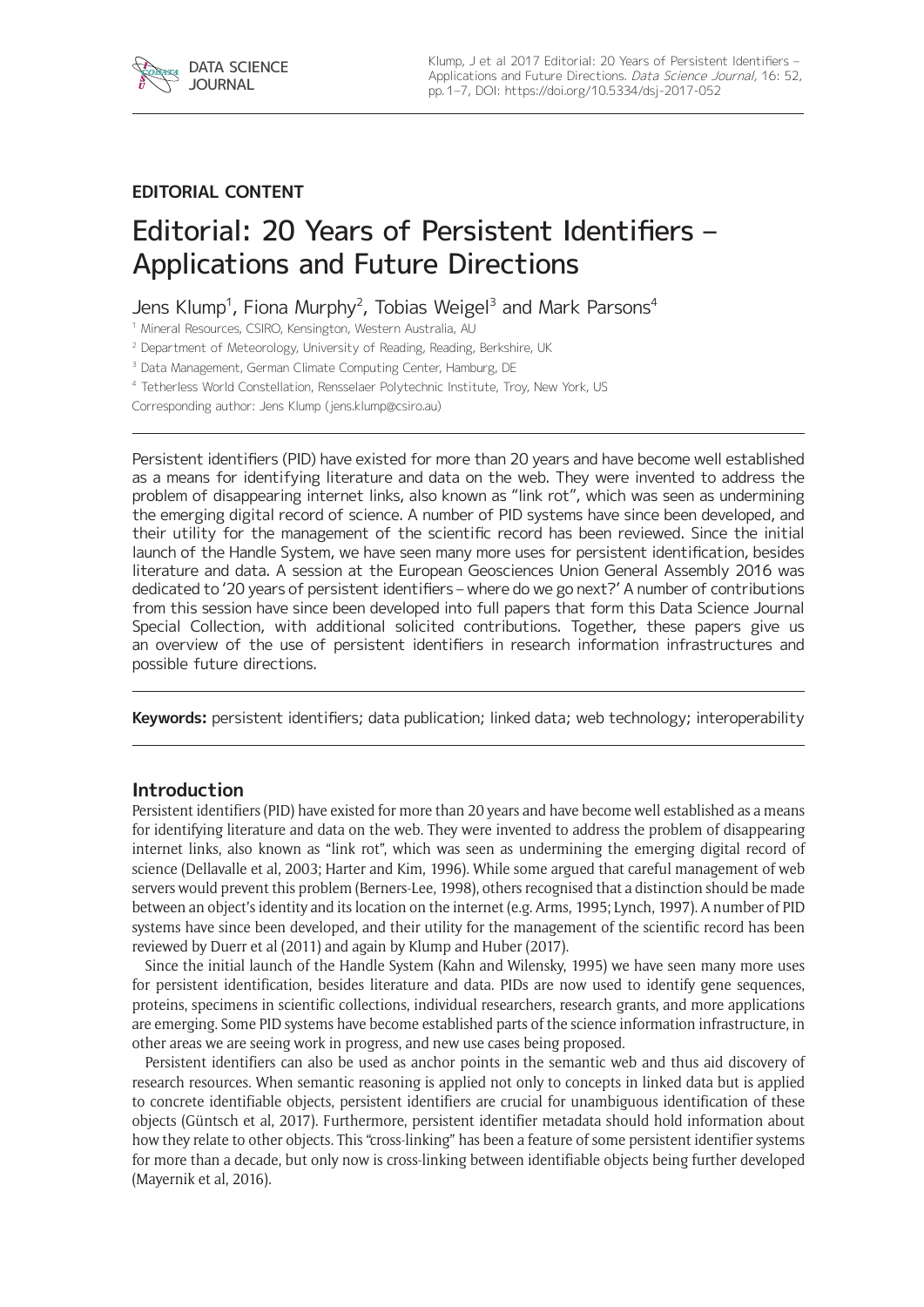A session at the European Geosciences Union General Assembly 2016 was dedicated to '20 years of persistent identifiers – where do we go next?' A number of contributions from this session have since been developed into full papers that form this Data Science Journal Special Collection, with additional solicited contributions. Together, these papers give us an overview of the use of persistent identifiers in research information infrastructures and possible future directions.

## **Overview of the Special Collection**

The special collection opens with a memorial for Norman Paskin, founding and long-term director of the International DOI Foundation (Erickson and Lannom, 2017). Norman was an influential advocate of PIDs and his contributions shaped PID usage and policies from the early days on. Without his dedication and drive many of the developments and discussions reported in this collection would have never been conceived.

The special collection itself is structured into three sections: Fundamental aspects of PIDs and PID systems, PID practice in general, and particular applications in the Earth Sciences.

The discussion of fundamental aspects of PID systems starts with a comprehensive, historical overview by Klump and Huber (2017), which reflects on 20 years of persistent identifier systems and illustrates how, despite the small community, a number of competing PID systems were built and how some of these systems developed over the years. They argue that often organizational criteria were the key factors for demise or success of PID systems. The article concludes that the PID community has to accept that good business models are essential to ensure sustainability and, as history has shown, these do not come for free.

As one pathway for future PID system evolution and following the principles established in the previous articles, Golodoniuc et al (2017) explore the range of known distributed system approaches, resulting in a comprehensive discussion and showcase of applying distributed hash tables and peer-to-peer protocols for a novel, decentralized PID system design.

Diving further into future aspects of PID systems, Car et al (2017) systematically dissect the topic of persistency in view of ever-changing technology. They propose a set of four principles for PID systems architects to follow to mitigate the conflict between persistency and adaptation. In addition, they introduce a Platform Independent Model for PID metadata and discuss its implementation. The article concludes with an outlook on activities at a current W3C group and puts forward an urgent warning that the principles must be obeyed to prevent a possible PID sustainability failure visible on the horizon.

The fundamental section concludes with a stimulating essay by Kunze et al (2017), who challenge the established vocabulary of the PID community and advocate new terminology, methodology and an overall call for action to be more precise when communicating about persistency and the policies depending on it.

The practical showcases section starts with a comprehensive overview of activities at the German National Library for Science and Technology (TIB Hannover) by Kraft et al (2017). With the TIB being a known longterm player in the PID community and hosting the DataCite office, the article reports on typical questions arising out of a DOI service's daily business, illustrates how DOI services are embedded within other relevant TIB activities, and also gives insight into future activities concerning ORCIDs.

Dappert et al (2017) report on activities of the Technical and Human Infrastructure for Open Research (THOR) project that aim to solve remaining PID interoperability challenges. The article examines how to enable applications beyond simple identification and enhance support across the research lifecycle. Based on stakeholder scenarios, the authors highlight how interconnected services can enable good research practices and identify remaining limitations.

Wang et al (2017) describe practice for big data management at the Australian National Computing Infrastructure (NCI) in their article, which offers insight into the embedding of PID approaches into a national service. Identification covers data, documents, and vocabulary terms, using an approach based on wrapping existing URL-based services.

The third section on particular applications in the Earth sciences sets out with a general review of DOI usage for data across Earth science sub-disciplines by Goldstein et al (2017). While the study only covers US-based institutions, it reveals fine differences in DOI assignment policies, and the authors conclude with a discussion of what they identify as the remaining challenges for dataset DOIs.

Aquino et al (2017) illustrate exemplar practices at the National Center for Atmospheric Research on how DOIs can be used to identify Earth observation datasets and physical objects such as research platforms and instruments. The article discusses versioning, granularity, and the detailed steps of the implemented DOI workflow.

Wanchoo et al (2017) also focus on Earth observation, but at a different institution, NASA. They illustrate in detail how the operational DOI processing workflow was automated, significantly increasing efficiency,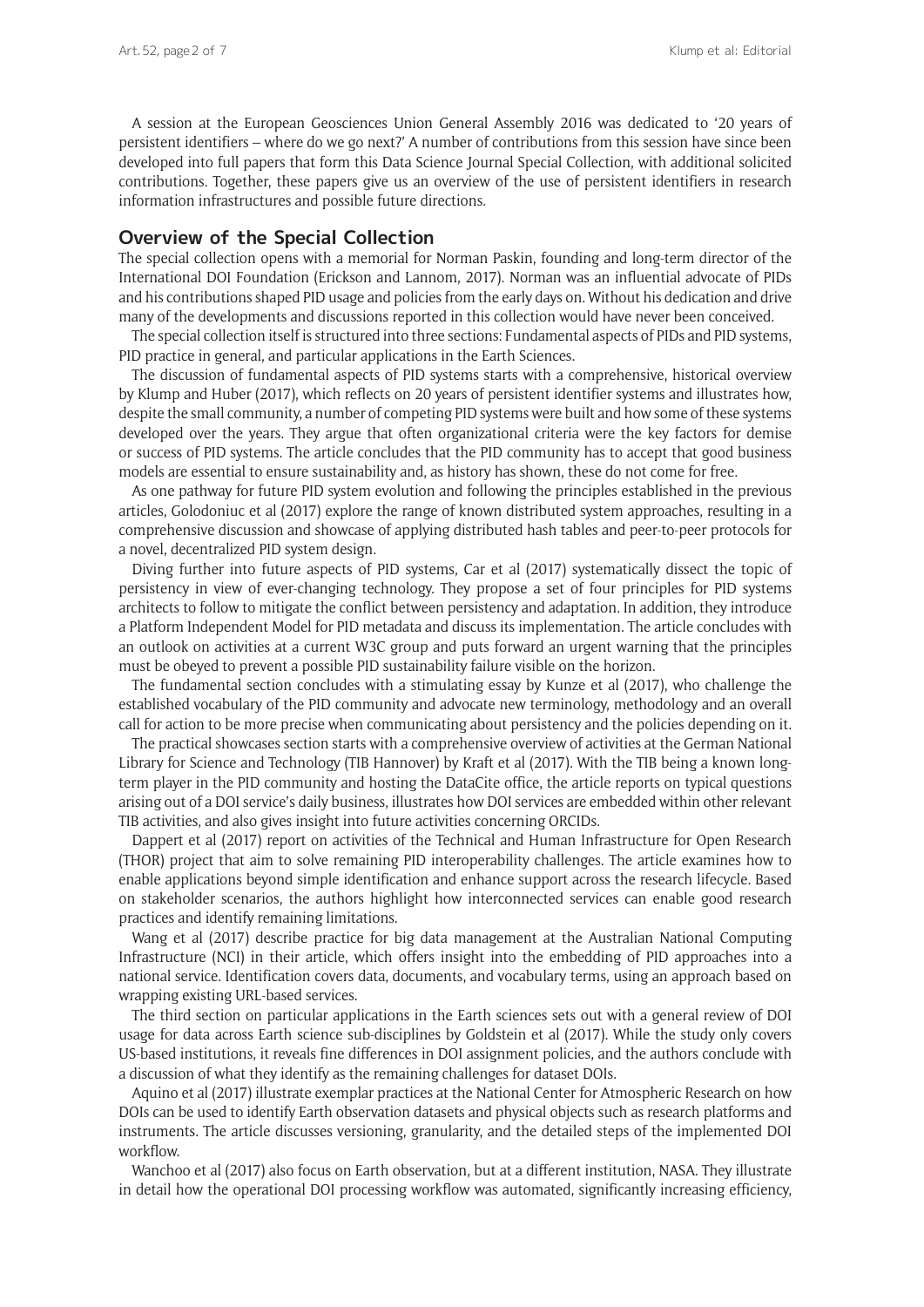how it is organized across multiple data centres, and how DOIs are managed between assignment and data publication.

Finally, Conze et al (2017) report about their experiences with assigning identifiers for geological samples (IGSNs) as part of a continental drilling expedition, covering aspects of identifier name construction, metadata allocation, and landing page presentation.

The articles in this special collection provide a broad overview of current PID practice, within specific communities and organizations, and draw a comprehensive arch from the history of PIDs and their supporting systems to the remaining open challenges, including questions on the terminological foundations such as persistency and the user values, towards future directions such as distributed PID system evolution, terminology, organizational concerns and uptake strategies.

#### **The widening value proposition of identifiers**

The research workflow spans a multitude of activities from data acquisition or generation over processing and analysis towards publication. Initially, PIDs emerged from needs at the publishing stage, the end of this workflow, since their primary value at that time was perceived as improving the accuracy of scientific credit giving and fostering the wider adoption of citation practices, and particularly, data citation.

However, PIDs have also gained recognized value at earlier scientific workflow stages. Their added value here does not come primarily from direct use by researchers, but more as an enabling layer for upper useroriented services that improves their performance or capabilities. The most prominent role PIDs take is as an enabling layer for managing digital objects of various forms, independent or prior to formal publication (see, for instance the European Commission's High-Level Expert Group on Scientific Data "Riding the Wave" report by Wood et al, 2010) and led to the establishment of a fundamental PID support service in the frame of the EUDAT collaborative data infrastructure. Further roles in which PIDs have been recognized as enabling technology are regularly discussed within the Research Data Alliance and expressed for instance in the recommendations on PID Information Types (Weigel et al, 2016), Data Type Registries (Broeder and Lannom, 2014) and Data Citation (Rauber et al, 2016) or ongoing discussions in the context of research infrastructure building across disciplines (Genova et al, 2017) and automated data processing.

The benefits to all parties of harnessing this functionality are well understood by a certain proportion of the research community. PIDs are domain agnostic and enable disambiguation so improve levels of reproducibility. At the same time, they support opportunities for automation (so speeding up and increasing the accuracy of data input and linking processes), provide opportunities for metrics – around usage, reusage and other sorts of relationships between research objects. However, the take-up and understanding of these opportunities have not been well disseminated amongst the vast majority of researchers. The use of DOIs for journal articles is now a standard practice, but this has been achieved using the single research object that is universally accepted as a critical scientific output connected with an industry-wide initiative (Crossref) that inculcates standards and provides an infrastructure and back-end system that researchers do not need to interact with. In other words, the outlook for most other PID systems within research communities is still very challenging.

One of the most successful academic PID systems apart from the DOI is the Open Researcher and Contributor ID (ORCiD). It is routinely used by academic-facing platforms as an authentication tool (such as the data repository, Zenodo, and some journal peer review systems), by publishers and journals to track article progress with authors, by institutions to build researcher performance profiles and also by research funders. Increasingly, functionality is being added to the research ecosystem to enable researchers to add non-standard research objects to their ORCID records – such as peer reviews (via Publons), grants and datasets. ORCiD has received substantial funding (via governmental and non-governmental sources) and is evolving a membership model to build long-term sustainability and governance. It has not yet established itself sufficiently to be truly independent but its progress in this direction is encouraging for the PIDs in the earlier stages of development and adoption by their respective communities such as funder, project and grant IDs<sup>1</sup>.

When it was first introduced to the scholarly community, ORCID needed to explicitly offer some value to researchers in the form of self-compiling publication lists in order to justify the time required for them to register and thereby adopt an identifier for themselves. This offer was made by ORCID because – in the

<sup>&</sup>lt;sup>1</sup> The Open Funder Registry is being used as an identifier for funders, ([https://www.crossref.org/services/funder-registry/\)](https://www.crossref.org/services/funder-registry/), and the grant identifier project is being initiated by Crossref and DataCite as an extension of this. Meanwhile, the Research Activity Identifier (RAiD) is being developed in Australia to help institutions identify and track research projects.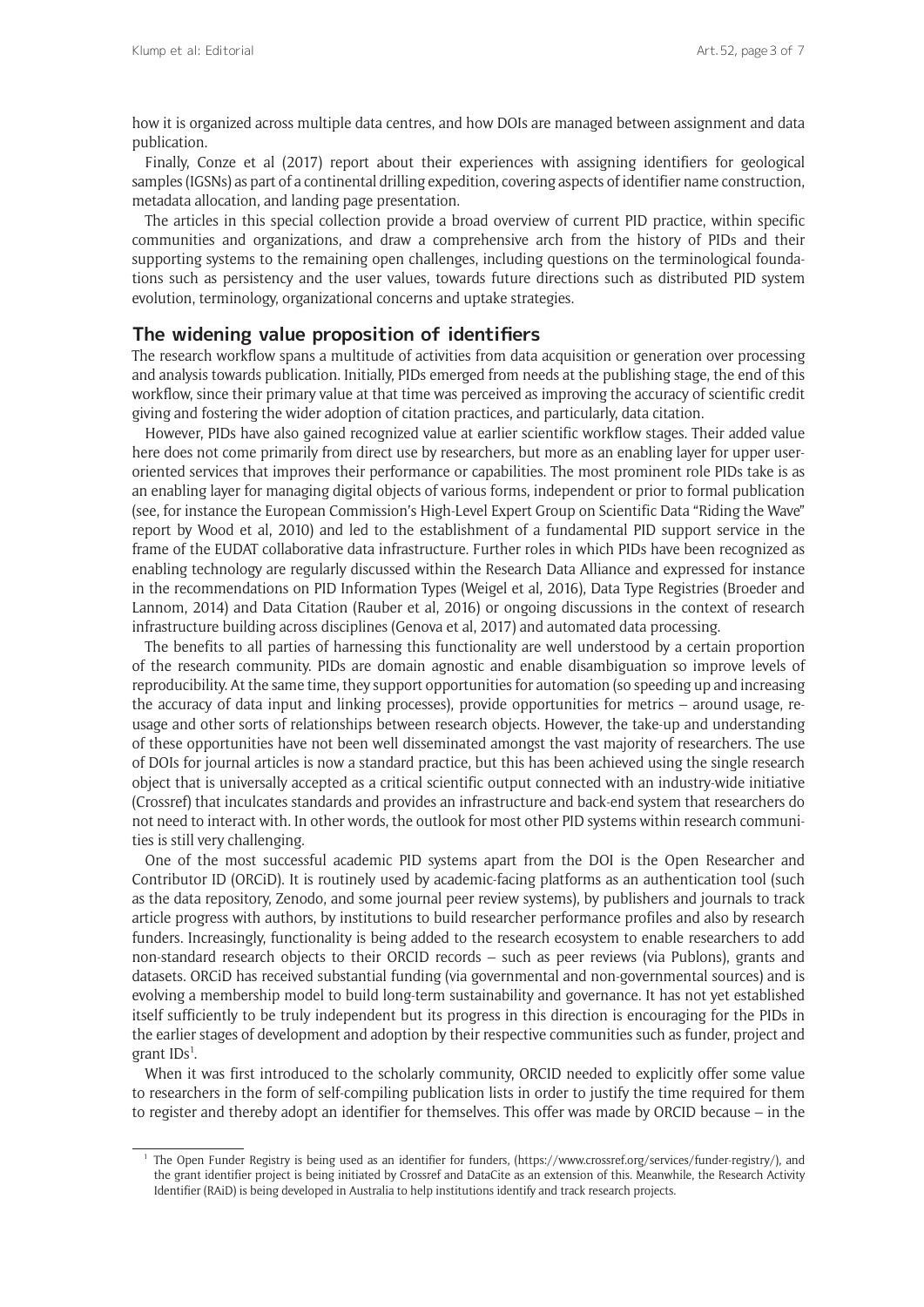first instance – the use of an identifier could not be mandated, in contrast to a researcher's social security number, tax file number, or other government mandated identification.

In the research context, scholars are constantly called upon to juggle a wide range and large volume of research and related administrative tasks. Whilst they endeavour to complete all the tasks requested of them, they must prioritize based on how they think the tasks will benefit their career. In order for scholars to benefit from the use of persistent identifiers, there needs to be a clear case made to them about the benefits of taking the time to do so. At the same time, those groups trying to increase uptake and use of PIDs need to concentrate on lowering the barriers to entry (in terms of time and technical involvement) and strengthening the rewards for joining. Ultimately, a researcher should have little to do with managing PIDs. PIDs are just an underlying technology they generally take for granted.

#### **Future technical development and sustainability**

The papers of this Special Collection describe concepts and practices in the use of PIDs, and they point to some present and future challenges. These challenges are technical and organisational in their nature.

Car et al (2017) and Golodoniuc et al (2017) ask how PID systems can address the challenge of a fundamental change in the way the internet operates. The current system of URLs and HTTP has been around for more than 25 years. But can we expect it to still exist in 25 years from now? Are distributed PID systems more resilient to these fundamental changes?

The interoperability of semantic web applications depends on the unambiguous identification of terms in controlled vocabularies. At present, these terms are identified by URIs in HTTP form. While not required, it is considered that these URI can double as a URL that points to a human or machine readable web resource (Sauermann and Cyganiak, 2008). The Achilles heel of this proposal is the domain name, or base URL, that is assumed to be immutable (Berners-Lee, 1998). Klump and Huber (2017) challenge this assumption and propose that there is a role for PID systems in the longevity of semantic web applications.

A source of debate since the beginning of PID systems have been questions around where to target of the resolver, how to implement content negotiation, and at what granularity to identify objects. Kunze et al (2017), in their paper propose a common vocabulary to describe PID systems and their expected behaviours. Adopting a common terminology will certainly help in further developing the principles and practices of PID systems in the same way as the terminology developed for the Open Archival Information Systems Reference Model (CCSDS, 2012) was used in the development of technologies, best practices and policies around archival information systems.

But not all challenges are technical in nature. All PID systems started out as projects. The transition from project to sustainable infrastructure is challenging and requires data infrastructures, publishers, funders and other infrastructure stakeholders to engage in order to understand the value proposition of PIDs, assess priorities for action, funding and research, and determine the drivers and barriers. In order for a specific PID system to be widely trusted and used, there should be an underlying trustworthy sustainable model for its continued existence. Operating a sustainable PID system will always have costs associated, be they time or financial. This should be understood by all stakeholders before any specific PID is mandated.

#### **Outlook**

Throughout the articles of this special collection, it becomes evident that the usage and conceptual design of PIDs drives a continuing evolution both at the technological and the organizational level.

The changing value proposition has led to a broadening of the user base, bringing citation as the most prominent traditional use case to new artefacts (Aquino et al, 2017; Conze et al, 2017; Kraft et al, 2017). This is, however, today only one dimension of the overall PID uptake as visible from the changing value proposition outlined earlier. Adoption possibilities are also manifold: there are paths of hidden functionality in user tools or infrastructure services separated from dedicated PID services. Similarly, the delivery of a critical added value must clearly go beyond data citation, and the factors blocking such uptake must see more systematic investigation (Dappert et al, 2017). The applications may also suffer from remaining weaknesses at the conceptual level, with unresolved problems remaining as the foundational concerns as Kunze et al (2017) clearly demonstrate.

Organizational approaches that are sustainable and match all stakeholder interests are only now emerging. The establishment of the DONA Foundation is a key milestone in this direction, but its procedures still have a long road to becoming mature and have a lasting impact. Distributed approaches at the technical level (Golodoniuc et al, 2017) may contribute also to these organizational balance aspects, providing the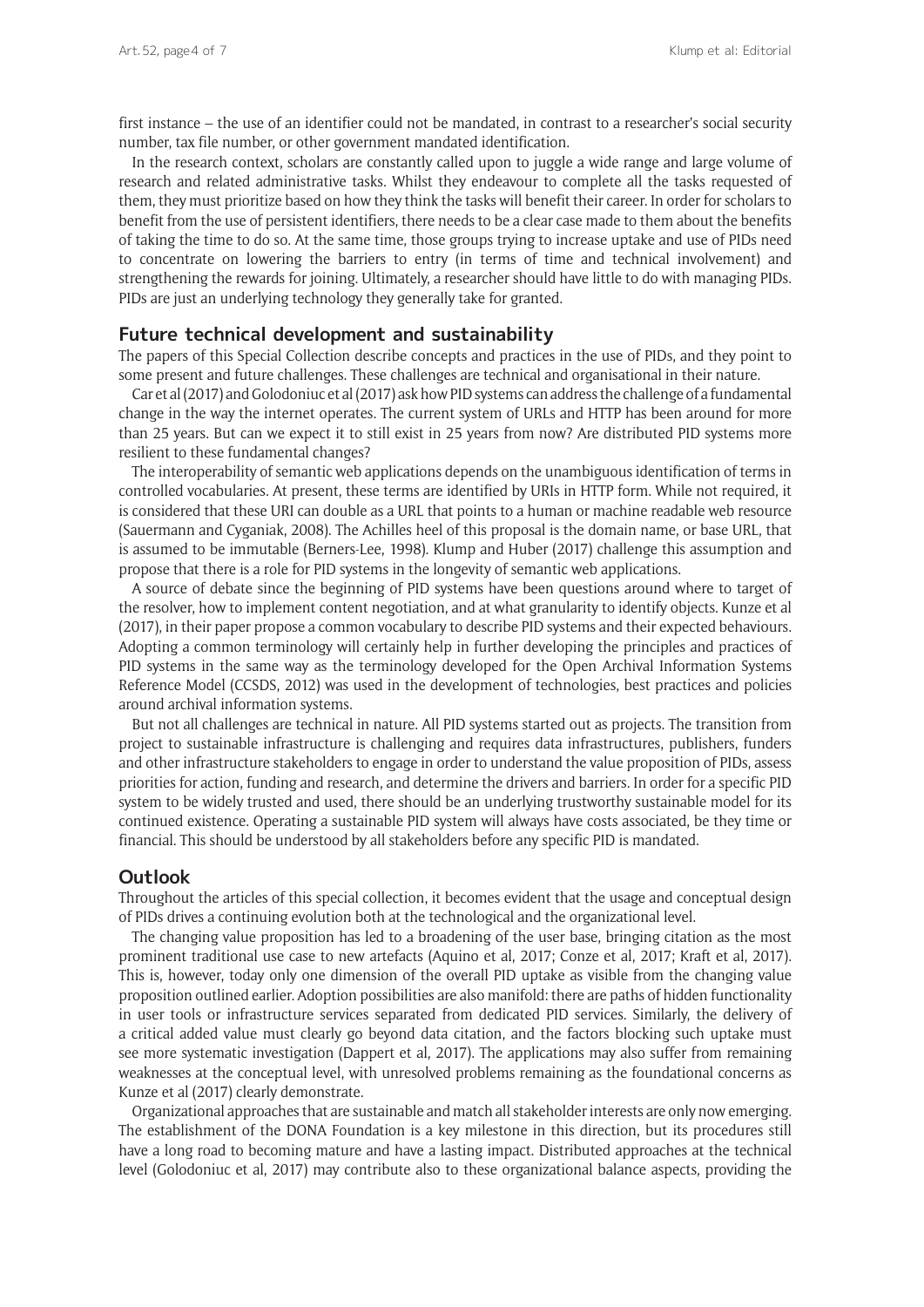necessary framework in which diverse policies can co-exist, but they are not sufficient. The organizational level needs impetus such as the calls for transparency and evaluation criteria (Klump and Huber, 2017), which should make quality assessment procedures a key factor. But only a fully synthesized approach will be able to deliver the necessary stability, and systematic approaches such as those developed by Car et al (2017) may become essential in driving this evolution.

This special issue has set the scene for these current and possible future developments and shed light on the next evolution steps the PID community has to tackle.

There have been some clear – and strengthening – successes within the publishing industry, and some new use cases are emerging outside of publishing. However, some obvious challenges remain. These include the need for sustainability and long-term technical stability in order to build trust. There is also a behavioural gulf between community support (which can be nominal) as opposed to community adoption (which involves a cultural shift). Tensions still remain between the relative merits of distributed versus centralised systems. Finally, we conclude that there is a clear, imminent need for a reference model for PIDs.

## **Acknowledgements**

The authors would like to thank all contributors to the session '20 years of persistent identifiers – where do we go next?' at the European Geosciences Union General Assembly 2016 and all session participants for their input and the fruitful discussions that lead to this Data Science Journal Special Collection.

The authors, as editors of this Data Science Journal Special Collection, would also like to thank the reviewers who helped us to raise the quality of the papers in this collection to a very high standard.

## **Competing Interests**

The authors have no competing interests to declare.

#### **References**

- **Arms, W Y** 1995 Key Concepts in the Architecture of the Digital Library. *D-Lib Magazine*. Available at: [http://www.dlib.org/dlib/July95/07arms.html.](http://www.dlib.org/dlib/July95/07arms.html)
- **Aquino, J, Allison, J, Rilling, R, Stott, D, Young, K** and **Daniels, M** 2017 Motivation and Strategies for Implementing Digital Object Identifiers (DOIs) at NCAR's Earth Observing Laboratory – Past Progress and Future Collaborations. *Data Science Journal*, 16(0). DOI: <https://doi.org/10.5334/dsj-2017-007>
- **Berners-Lee, T** 1998 Cool URIs don't change. Cambridge, MA: World Wide Web Consortium (W3C). Available at: [http://www.w3.org/Provider/Style/URI.](http://www.w3.org/Provider/Style/URI)
- **Broeder, D** and **Lannom, L** 2014 Data Type Registries: A Research Data Alliance Working Group. *D-Lib Magazine*, 20(1/2). DOI: <https://doi.org/10.1045/january2014-broeder>
- **Car, N J, Golodoniuc, P** and **Klump, J** 2017 The Challenge of Ensuring Persistency of Identifier Systems in the World of Ever-Changing Technology. *Data Science Journal*, 16(13): 1–18. DOI: [https://doi.org/10.5334/](https://doi.org/10.5334/dsj-2017-013) [dsj-2017-013](https://doi.org/10.5334/dsj-2017-013)
- **CCSDS** 2012 Reference Model for an Open Archival Information System (OAIS). Magenta Book (Recommended Practice No. CCSDS 650.0-M-2). Greenbelt, MD: Consultative Committee for Space Data Systems. Available at: [http://public.ccsds.org/publications/archive/650x0m2.pdf.](http://public.ccsds.org/publications/archive/650x0m2.pdf)
- **Conze, R, Lorenz, H, Ulbricht, D, Elger, K** and **Gorgas, T** 2017 Utilizing the International Geo Sample Number Concept in Continental Scientific Drilling During ICDP Expedition COSC-1. *Data Science Journal*, 16(1): 1–8. DOI: <https://doi.org/10.5334/dsj-2017-002>
- **Dappert, A, Farquhar, A, Kotarski, R** and **Hewlett,K** 2017 Connecting the Persistent Identifier Ecosystem: Building the Technical and Human Infrastructure for Open Research. *Data Science Journal*, 16. DOI: [https://](https://doi.org/10.5334/dsj-2017-028) [doi.org/10.5334/dsj-2017-028](https://doi.org/10.5334/dsj-2017-028)
- **Dellavalle, R P, Hester, E J, Heilig, L F, Drake, A L, Kuntzman, J W, Graber, M** and **Schilling, L M** 2003 Going, Going, Gone: Lost Internet References. *Science*, 302(5646): 787–788. DOI: [https://doi.](https://doi.org/10.1126/science.1088234) [org/10.1126/science.1088234](https://doi.org/10.1126/science.1088234)
- **Duerr, R E, Downs, R R, Tilmes, C, Barkstrom, B, Lenhardt, W C, Glassy, J, Bermudez, L E** and **Slaughter, P** 2011 On the utility of identification schemes for digital earth science data: an assessment and recommendations. *Earth Science Informatics*, 4(3): 139–160. DOI:<https://doi.org/10.1007/s12145-011-0083-6>
- **Erickson, J S** and **Lannom, L W** 2017 In Memoriam: Dr. Norman Paskin, Founding Director, International DOI Foundation Visionary Pioneer of Reference Linking, Metadata and Persistent Identifier Infrastructure. *Data Science Journal*, 16(40): 1–2. DOI:<https://doi.org/10.5334/dsj-2017-040>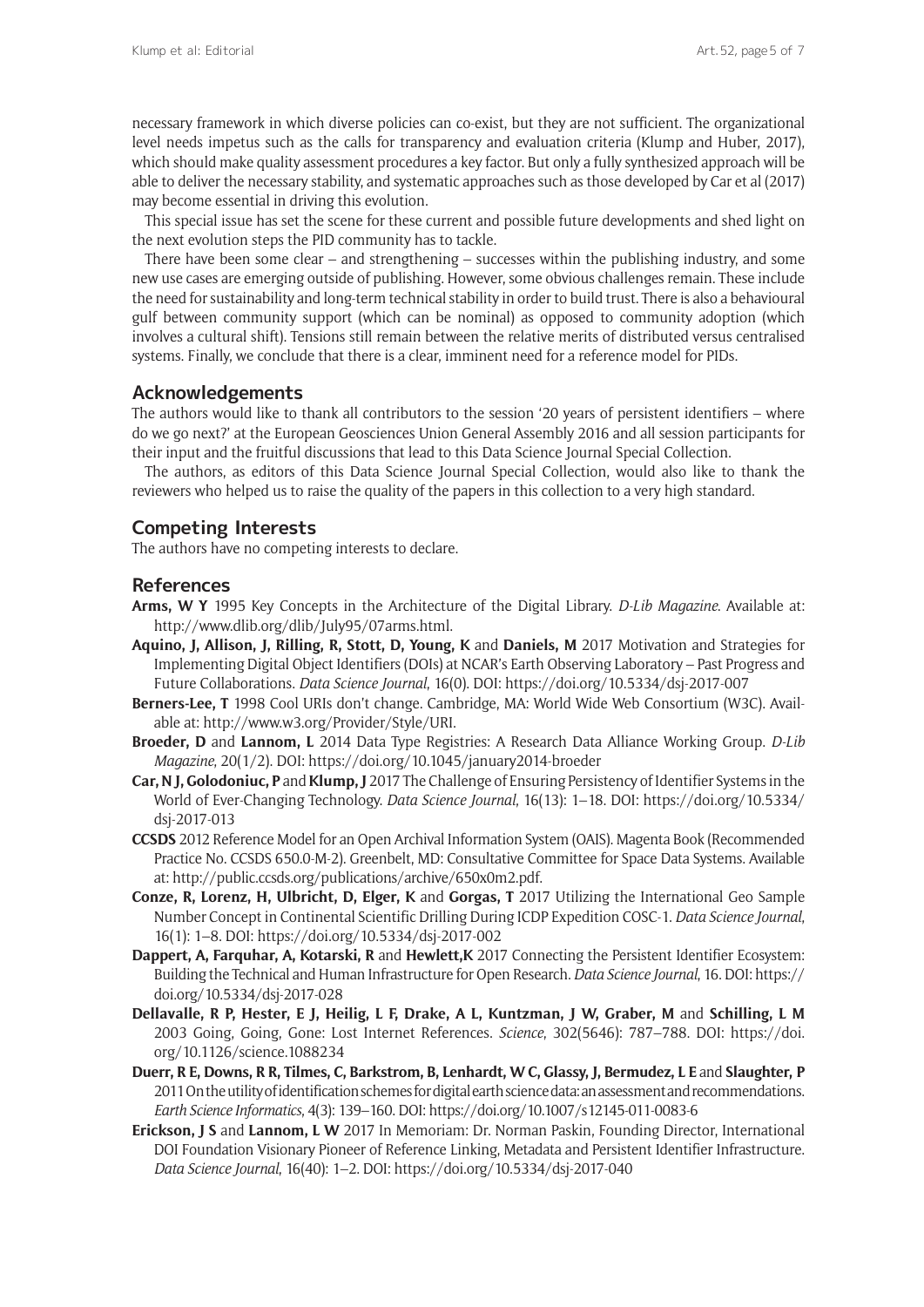- **Genova, F, Arviset, C, Almas, B, Bartolo, L, Broeder, D, Law, E** and **McMahon, B** 2017 Building a Disciplinary, World-Wide Data Infrastructure. *Data Science Journal*, 16(16). DOI: [https://doi.org/10.5334/](https://doi.org/10.5334/dsj-2017-016) [dsj-2017-016](https://doi.org/10.5334/dsj-2017-016)
- **Goldstein, J C, Mayernik, M S** and **Ramapriyan, H K** 2017 Identifiers for Earth Science Data Sets: Where We Have Been and Where We Need to Go. *Data Science Journal*, 16(0). DOI: [https://doi.org/10.5334/](https://doi.org/10.5334/dsj-2017-023) [dsj-2017-023](https://doi.org/10.5334/dsj-2017-023)
- **Golodoniuc, P, Car, N J** and **Klump, J** 2017 Distributed Persistent Identifiers System Design. *Data Science Journal*, 16: 34. DOI: <https://doi.org/10.5334/dsj-2017-034>
- **Güntsch, A, Hyam, R, Hagedorn, G, Chagnoux, S, Röpert, D, Casino, A, Droege, G, Glöckler, F, Gödderz, K, Groom, Q, Hoffmann, J, Holleman, A, Kempa, M, Koivula, H, Marhold, K, Nicolson, N, Smith, V S** and **Triebel, D** 2017 Actionable, long-term stable and semantic web compatible identifiers for access to biological collection objects. *The Journal of Biological Databases and Curation*, 2017(1). DOI: [https://doi.](https://doi.org/10.1093/database/bax003) [org/10.1093/database/bax003](https://doi.org/10.1093/database/bax003)
- **Harter, S P** and **Kim, H J** 1996 Electronic journals and scholarly communication: a citation and reference study. *Information Research*, 2(1). Available at: [http://www.informationr.net/ir/2-1/paper9a.html.](http://www.informationr.net/ir/2-1/paper9a.html)
- **Kahn, R** and **Wilensky, R** 1995 A Framework for Distributed Digital Object Services (Technical Note No. tn09-01). Reston, VA: Corporation for National Research Initiatives. Available at: [http://hdl.handle.net/](http://hdl.handle.net/cnri.dlib/tn95-01) [cnri.dlib/tn95-01.](http://hdl.handle.net/cnri.dlib/tn95-01)
- **Klump, J F** and **Huber, R X** 2017 20 Years of persistent identifiers Which systems are here to stay? *Data Science Journal*, 16(9): 1–7. DOI:<https://doi.org/10.5334/dsj-2017-009>
- **Kraft, A, Dreyer, B, Löwe, P** and **Ziedorn, F** 2017 14 Years of PID Services at the German National Library of Science and Technology (TIB): Connected Frameworks, Research Data and Lessons Learned from a National Research Library Perspective. *Data Science Journal*, 16. DOI: [https://doi.org/10.5334/dsj-2017-](https://doi.org/10.5334/dsj-2017-036) [036](https://doi.org/10.5334/dsj-2017-036)
- **Kunze, J, Calvert, S, DeBarry, J D, Hanlon, M, Janée, G** and **Sweat, S** 2017 Persistence Statements: Describing Digital Stickiness. *Data Science Journal*, 16(0). DOI:<https://doi.org/10.5334/dsj-2017-039>
- **Lynch,C** 1997 Identifiers and Their Role In Networked Information Applications. *ARL: A Bimonthly Newsletter of Research Library Issues and Actions*. Available at: <http://www.arl.org/newsltr/194/identifier.html>.
- **Mayernik, M S, Phillips, J** and **Nienhouse, E** 2016 Linking Publications and Data: Challenges, Trends, and Opportunities. *D-Lib Magazine*, 22(5/6). DOI: <https://doi.org/10.1045/may2016-mayernik>
- **Rauber, A, Asmi, A, van Uitvanck, D** and **Pröll, S** 2016 Data Citation of Evolving Data: Recommendations of the Working Group on Data Citation (WGDC) (Technical Report). Denver, CO: Research Data Alliance. DOI:<https://doi.org/10.15497/RDA00016> (Last accessed 21 September 2017).
- **Sauermann, L** and **Cyganiak, R** 2008 Cool URIs for the Semantic Web (Technical Report, W3C Interest Group Note 03 December 2008). Cambridge, MA: World Wide Web Consortium (W3C). Available at: <https://www.w3.org/TR/cooluris/>(Last accessed 14 March 2016).
- **Wanchoo, L, James, N** and **Ramapriyan, H** 2017 NASA EOSDIS Data Identifiers: Approach and System. *Data Science Journal*, 16(0). DOI: <https://doi.org/10.5334/dsj-2017-015>
- **Wang, J, Car, N, Evans, B, Gohar, K, Trenham, C** and **Wyborn, L** 2017 Persistent Identifier Practice for Big Data Management at NCI. *Data Science Journal*, 16(0). DOI:<https://doi.org/10.5334/dsj-2017-020>
- **Weigel, T, DiLauro, T** and **Zastrow, T** 2016 PID Information Types WG final deliverable (Technical Report). Denver, CO: Research Data Alliance. DOI: [https://doi.org/10.15497/FDAA09D5-5ED0-403D-B97A-](https://doi.org/10.15497/FDAA09D5-5ED0-403D-B97A-2675E1EBE786)[2675E1EBE786](https://doi.org/10.15497/FDAA09D5-5ED0-403D-B97A-2675E1EBE786)
- **Wood, J, Andersson, T, Bachem, A, Best, C, Genova, F, Lopez, D R, Los, W, Marinucci, M, Romary, L, Van de Sompel, H, Vigen, J, Wittenburg, P** and **Giaretta, D** 2010 Riding the Wave: How Europe can gain from the rising tide of scientific data. Brussels, Belgium: European Commission. Available at: [http://](http://ec.europa.eu/information_society/newsroom/cf/itemlongdetail.cfm?item_id=6204) [ec.europa.eu/information\\_society/newsroom/cf/itemlongdetail.cfm?item\\_id=6204.](http://ec.europa.eu/information_society/newsroom/cf/itemlongdetail.cfm?item_id=6204)